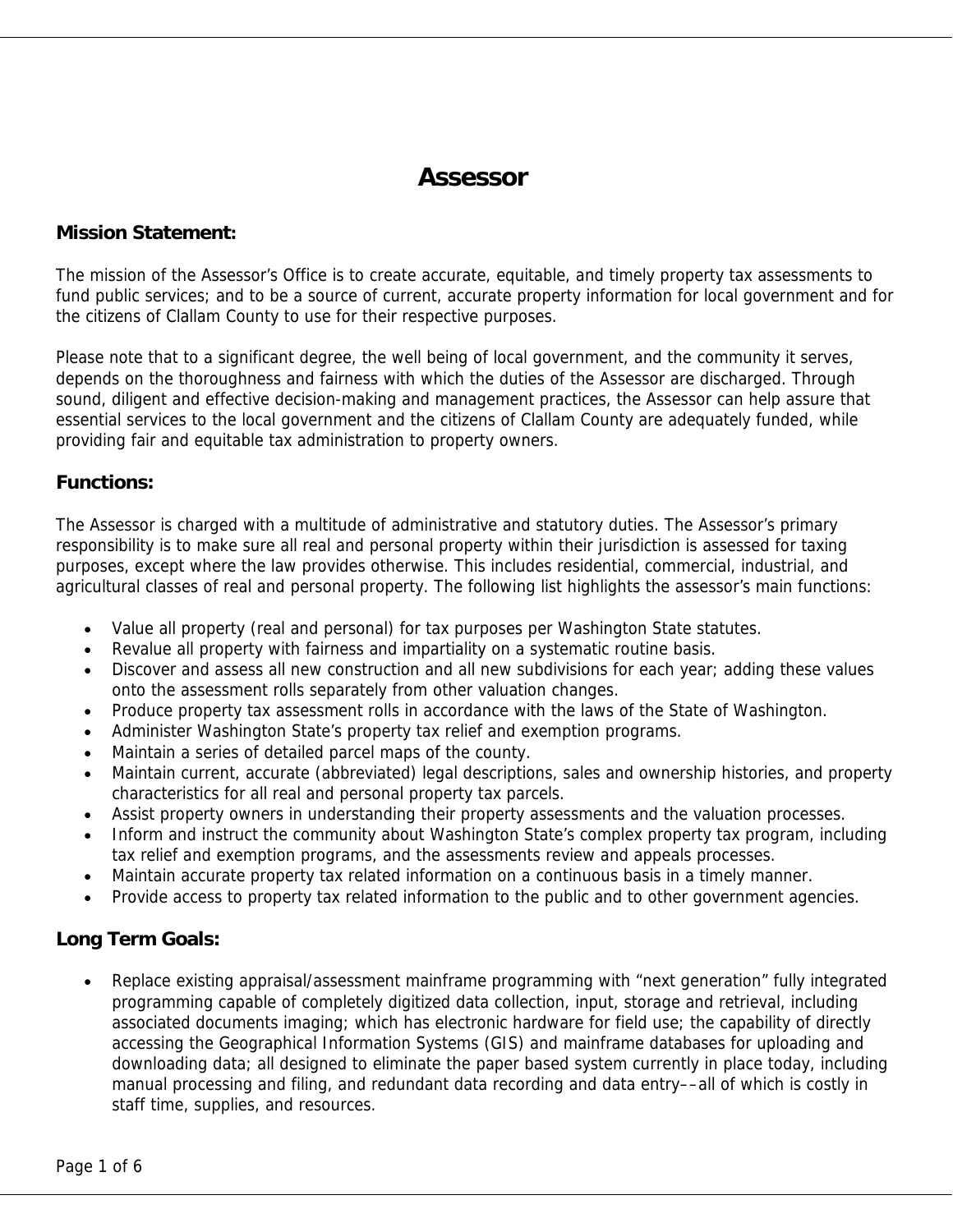- Full implementation of a computerized statistical analysis program in conjunction with the GIS mapping program to achieve automated, more precise sales/assessment analysis for application in the valuation of all assessed properties in the county.
- Establish an efficient program for upgrading all GIS mapping products––the end results of the 5-year cooperative (Assessor/Roads/DCD) (GIS) mapping program––to the highest standards of accuracy established in this cooperative program.
- Provide all assessment related property information on the internet, including photos, diagrams, and other non-text items as appropriate.
- Completion of a comprehensive Office Policy Manual for consistent decision-making in all aspects of office business practices and procedures. (This is an ongoing task.)
- Achieve full compliance with Standard 6 of Uniform Standards of Professional Appraisal Practice.
- Cross-train staff in the areas of commercial and industrial real property appraisal; Personal Property appraisal: Current Use program administration; and Senior Citizen/Disabled Exemption program administration.

# **Short Term Objectives:**

- Further revision of procedures in order to complete the revaluation of all real property by May 31<sup>st</sup> each year with minimum staffing level changes. (RCW 34.40.040) - subject to approval by the Washington State Department of Revenue (DOR).
- Further revision of procedures in order to complete personal property listing revisions and revaluation no later than May 31<sup>st</sup> each year with existing staffing levels. Per DOR approval (RCW 34.40.040).
- Further revision of procedures in order to inspect and value all new construction and all new subdivisions by August  $31^{st}$ . Per DOR approval (RCW 36.21.070 through 36.21.090).
- Create a fully automated computerized program for accurately and consistently calculating levy rates for all taxing districts by December 31<sup>st</sup>.
- Streamline the continuous State mandated 4-year cyclical Senior/Disabled Property Tax Exemption eligibility re-verification program, first initiated in 2001.
- Continue to provide training opportunities to staff to insure consistency in the decision-making processes and community contacts regarding the administration of State exemption and tax relief programs, uniform appraisal standards, conservation easements, and other tax related business.
- Continue compiling a comprehensive Office Policy Manual for consistent decision-making in all aspects of office business practices and procedures.
- Initiate digital document imaging project, beginning with Current Use documents; set up software for retrieval of scanned data in the office, the field, and on the internet––eliminating the processing and storage of paper documents.
- Move 5-year cooperative GIS mapping plan into next phase of program -- upgrading products to the higher established accuracy standards; create automatic data conversion into various formats; enhance website maps; and establish a long term administration and a comprehensive plan for the project.
- Continue a countywide audit of properties in current use programs for compliance with RCW's 84.33 and 84.34.

# **Accomplishments in 2007:**

• The Assessor's old tax number cards are now scanned onto the network. These paper index cards were the only remaining source of information regarding previous tax numbers and many property legal descriptions. They are still used frequently to describe property today.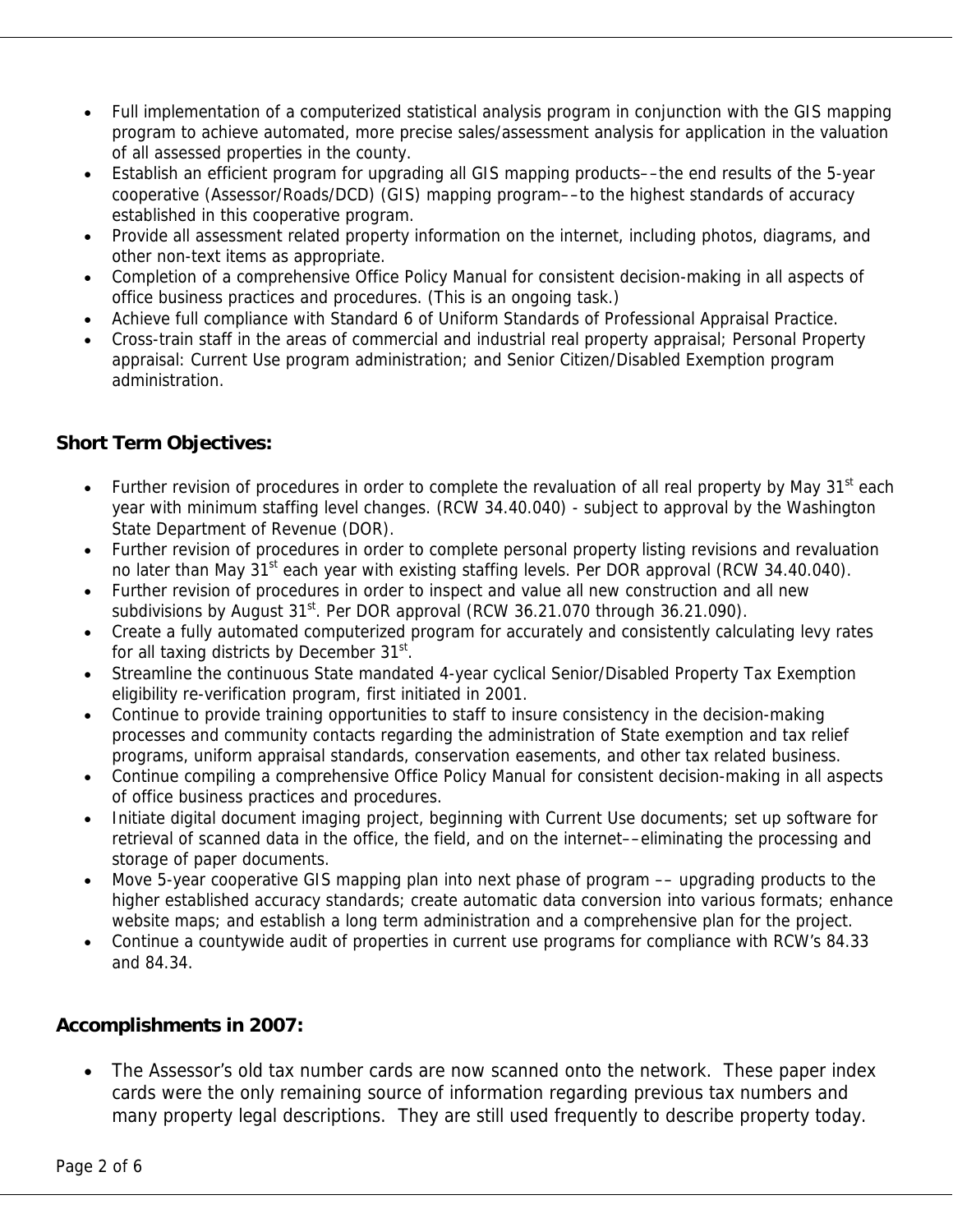- About one quarter of the participants in the Senior/Disabled Exemption program have been compliance audited in accordance with the Assessor's systematic four-year audit schedule. These audits ensure that participants meet program requirements and that they receive the full benefits they're entitled to. People that no longer qualify are removed from the program, since their remaining in it puts an unwanted tax shift on the rest of the community.
- As the Senior/Disabled Exemption audit progresses, these records are getting scanned onto the network for efficiency and archiving purposes. Paper files are eliminated and office space if freed up.
- A contract is very close to being finalized and signed for replacing the aging Assessor/Treasurer's property tax programs (assessment,. Administration, and collections) with fully integrated "next generation" programming. This will be a major upgrade from the 26-year old Compu-Tech programs in use today.
- Several government agencies are working on the groundwork to form a community GIS group. Participants include the County, the City of Port Angeles, P.U.D., and others. This group is looking into creating a GIS program which will streamline processing and reduce redundant efforts by individual agencies through data and process sharing.
- An Open Space Public Benefit Rating System Group has been formed. Its purpose is to research properties in the Open Space Land exemption program, or those that are applying for it, using uniform standards to determine if they truly are beneficial to the public and should receive property tax breaks.
- The value adjusting processes in the Assessor's Annual Update program have been changed completely. These new processes will simplify and streamline the program; and produce values that will be more accurate and uniform throughout the county.
- More complete property inspections are being conducted this year due to continuing assessment processing revisions. More time in the field, less time in the office. This is an ongoing priority for the Assessor.
- New methods for handling recorded documents have been worked out since the Auditor's Eagle Recording system has been installed. Some routine research and processing is now done electronically, streamlining these processes and reducing the need for paper copies.
- More open lines of communication have been actively developed with other county departments. This has reduced or even eliminated duplicated efforts by multiple departments and cut down staff workloads.
- The Assessor's public terminals now have the same digital mapping features available to the public on the internet. This is another step towards doing away with the paper counter maps, reducing maintenance, and providing the public with GIS based research capabilities.
- All of the appraisal staff and most of the Assessor's support staff were able to attend continuing education courses this past year. It has been several years since some staff members last attended a class. Previously, this was not possible due to some budgetary problems and staffing level limitations.
- Change-of-Value notices are being converted from letter sized notices requiring window envelopes to mail back to the postcards that were used a few years ago. Substantial savings in time, labor, extra help, supplies and materials will be realized.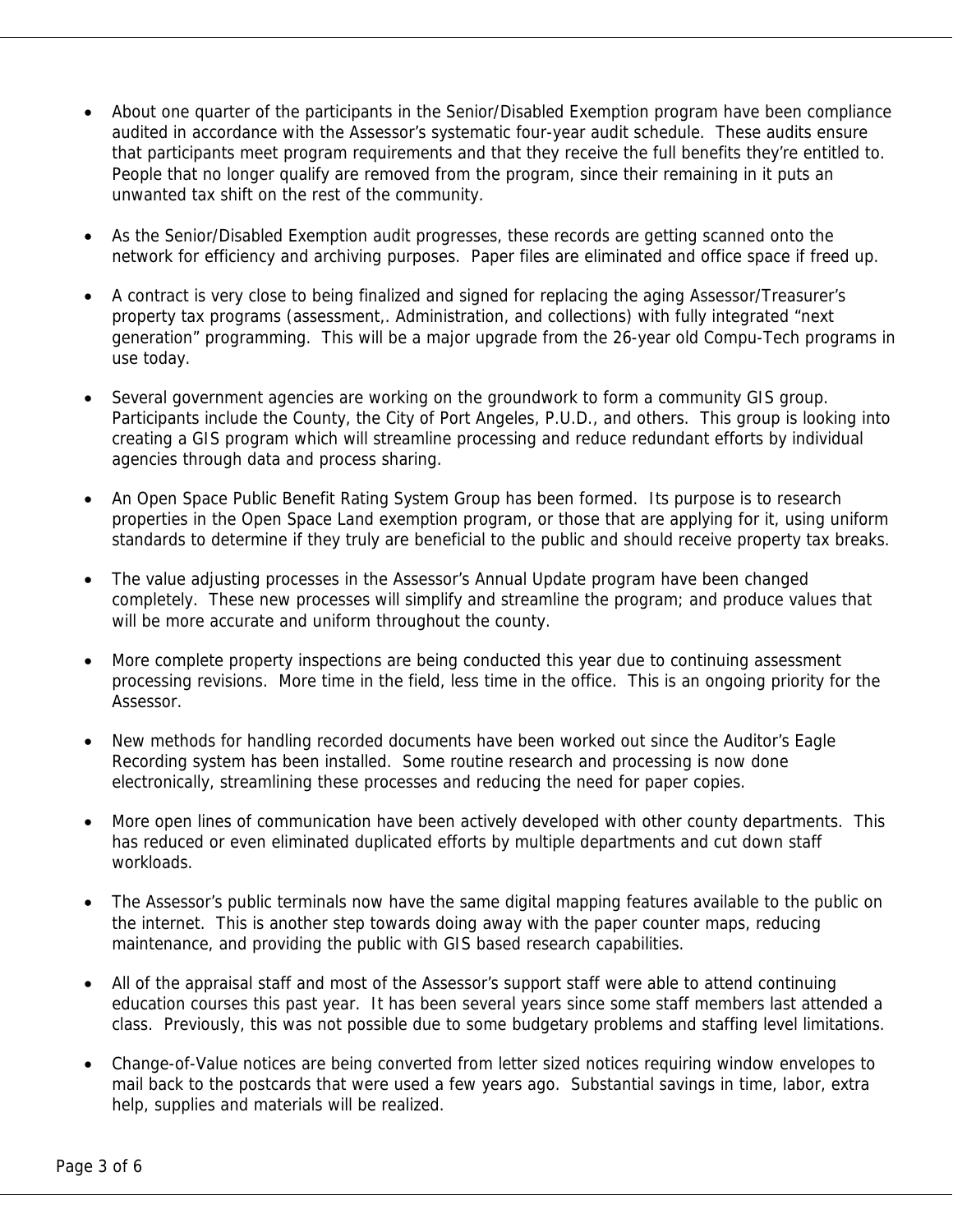#### **Performance Indicators:**

|                                                                                                        | 2005 Actual | 2006 Actual | 06/30/2007<br>Actual | 2008 Goal |
|--------------------------------------------------------------------------------------------------------|-------------|-------------|----------------------|-----------|
| Assessment Ratio (State's measure of<br>Assessed Values to Market Values)                              | 86.7%       | 82.1        | <b>Unknown</b>       | 91%       |
| New personal property accounts added<br>(deletes not included)                                         | 160         | 175         | 163                  | 175       |
| Assessor's budget                                                                                      | 975,854     | 1,034,708   | 1,052,600            | 1,591,741 |
| Cost per real and personal property appraisal<br>- (does not include new construction parcel<br>count) | 19.75       | 21.61       | 23.44                | 23.17     |

#### **Workload Indicators:**

|                                                                     | 2005 Actual | 2006 Actual | 6/30/07<br>Actual | 2008<br>Estimate |
|---------------------------------------------------------------------|-------------|-------------|-------------------|------------------|
| Parcels                                                             | 45,951      | 46,492      | 46,886            | 47,380           |
| Personal property accounts                                          | 1,843       | 1,871       | 1,721             | 1,886            |
| New construction parcels to be inspected                            | 1,734       | 1,903       | 300               | 1,900            |
| New construction assessed (millions)                                | \$201.4     | \$273.7     | \$100             | \$250            |
| Total assessed value (billions)                                     | \$6.05      | \$7.47      | \$8               | \$8.3            |
| Real property parcels to be inspected for<br>revaluation            | 7,939       | 7,768       | 5,000             | 8,000            |
| Parcels to statistically updated                                    | 40,343      | 40,921      | 40,000            | 40,000           |
| <b>Land Subdivisions</b>                                            | 401         | 339         | 240               | 350              |
| Parcels receiving tax relief (current use, senior<br>citizen, etc.) | 6,489       | 5,052       | 9,683             | 9,708            |
| Property transfers (sales)                                          | 5,017       | 3,668       | 1,240             | 3,700            |
| Tax appeals to Board of Equalization *                              | 352         | $571*$      | 17                | 400              |

 **\*** Note: 2006 increase in Board Petitions due to elevated market values.

# **Staffing Level:**

|                              | 2005 Actual | 2006 Actual | 6/30/07<br>Actual | 2008<br><b>Budget</b> |
|------------------------------|-------------|-------------|-------------------|-----------------------|
| <b>Full Time Equivalents</b> | 15.69       | 15.69       | 16.69             | $16.63*$              |

 **\*** 1 FTE transferred from Road Dept.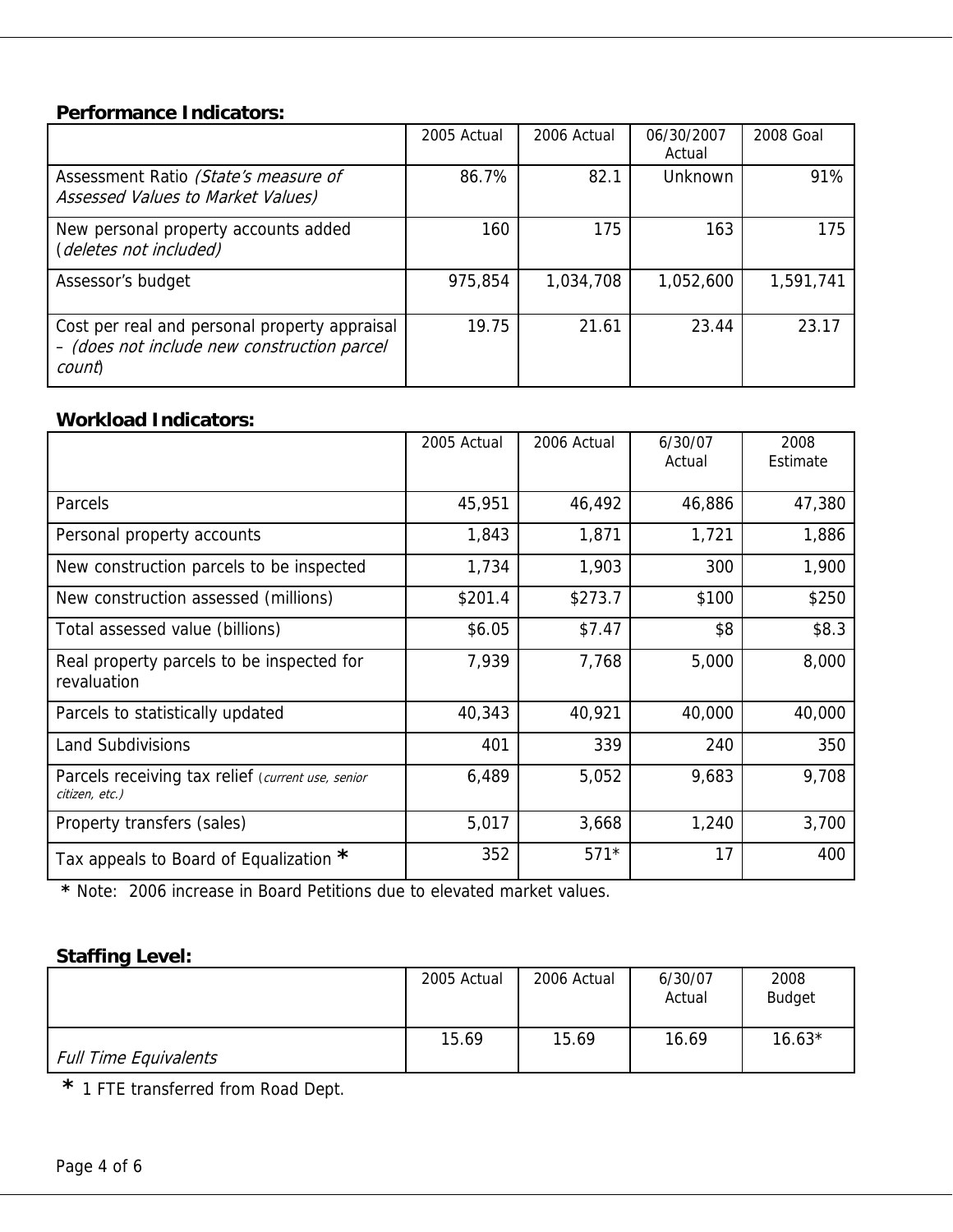# **OPERATING BUDGET**

| <b>Revenues:</b>                      |             |             |           |               |
|---------------------------------------|-------------|-------------|-----------|---------------|
|                                       | 2005 Actual | 2006 Actual | 6/30/07   | 2008          |
|                                       |             |             | Actual    | <b>Budget</b> |
| Taxes                                 | 0           |             |           |               |
| Licenses and Permits                  | 0           |             |           |               |
| Intergovernmental Revenues            | 0           |             |           |               |
| <b>Charges for Goods and Services</b> | 7,442       | 9,334       | 5,983     | 10,000        |
| <b>Fines and Forfeits</b>             | 0           |             |           |               |
| <b>Miscellaneous Revenues</b>         | 0           |             |           |               |
| <b>Other Financing Sources</b>        | 0           |             |           |               |
| <b>General Tax Support</b>            | 926,517     | 1,003,533   | 533,394   | 1,621,194     |
| <b>TOTAL</b>                          | \$933,959   | \$1,012,867 | \$539,377 | \$1,631,194   |

# **Expenditures:**

|                                        | 2005 Actual | 2006 Actual    | 6/30/07<br>Actual | 2008<br><b>Budget</b> |
|----------------------------------------|-------------|----------------|-------------------|-----------------------|
| Salaries and Wages                     | 682,566     | 714,519        | 388,718           | 827,949               |
| <b>Personnel Benefits</b>              | 68,465      | 125,616        | 122,347           | 284,891               |
| <b>Supplies</b>                        | 13,617      | 10,347         | 8,293             | 16,929                |
| Other Services and Charges             | 13,641      | 18,910         | 9,899             | 29,887                |
| <b>Intergovernmental Services</b>      | 0           | $\overline{0}$ |                   |                       |
| <b>Interfund Payments for Services</b> | 155,670     | 125,036        | 10,120            | 21,538                |
| Capital Outlay                         | $\Omega$    | 18,439         | 0                 | 450,000*              |
| <b>TOTAL</b>                           | \$933,959   | \$1,012,867    | \$539,377         | \$1,631,194           |

 **\*** Carry-over from 2007 budget. Funds will not be used until 2008 budget year.